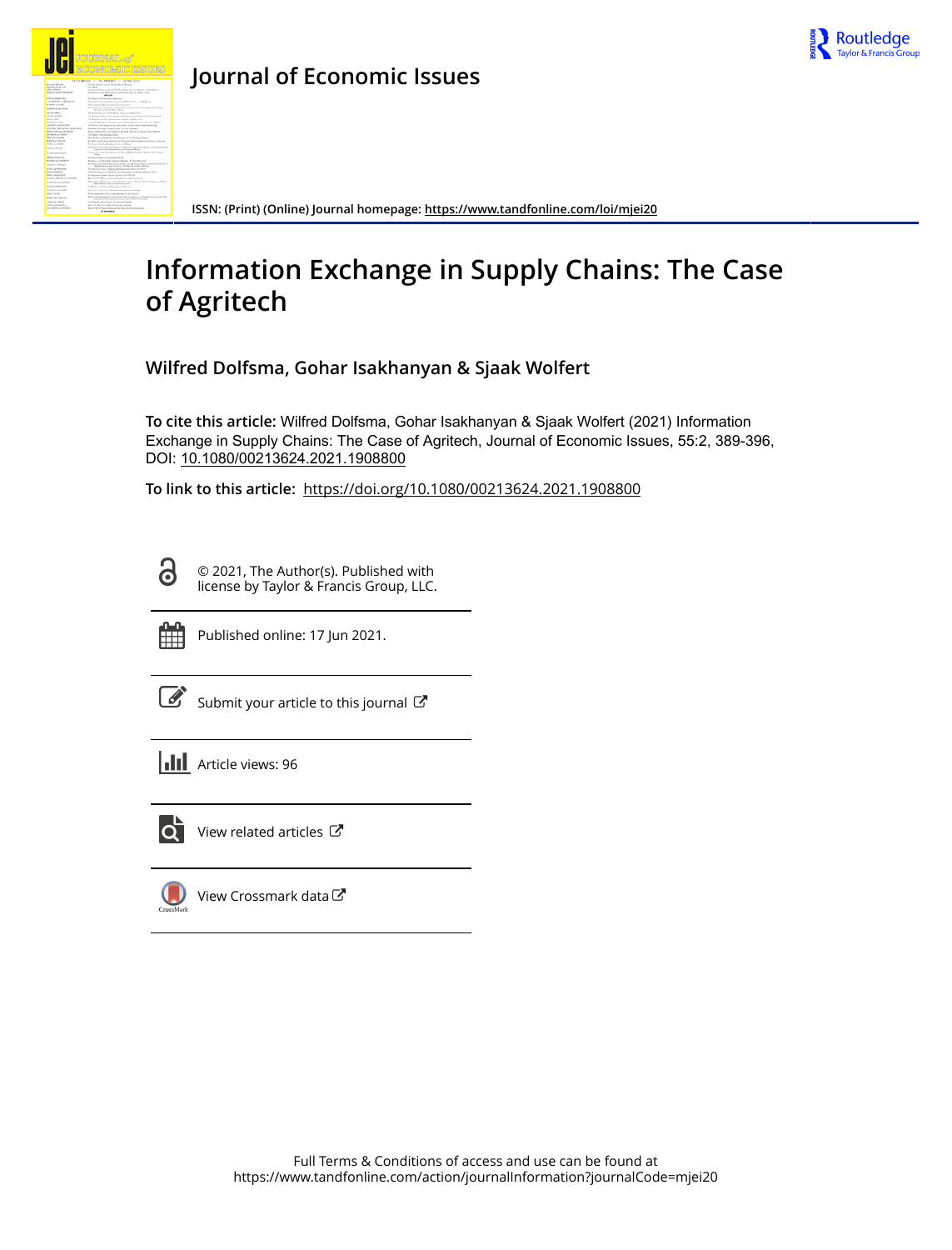## *Information Exchange in Supply Chains: The Case of Agritech*

### *Wilfred Dolfsma, Gohar Isakhanyan, and Sjaak Wolfert*

**Abstract:** We propose to analyze the supply chain not (just) as interconnected firms where products move from primary production, through processing, down to final consumer (user), but rather as collaborating firms that exchange information in order for each to function. This opens the analysis of supply chains up for institutional economic analysis and also allows one to acknowledge that information can be used strategically. Yet, information exchange can also be hampered because of a supply chain's structure—we focus on this. The difficulty of exchanging information is particularly important when an industry and its supply chain newly emerges or is disrupted. In such circumstances the way in which information is presented and used is not institutionalized yet in a way that works for the parties involved. We show the relevance of this approach to understanding supply chains by referencing the agrifood supply chain as it is on the cusp of being disrupted by the extensive use of Information Technology.

*Keywords*: supply chain, information exchange, institutions, agrifood, strategic behavior

*JEL Classification Codes*: L70, M11, N50, O30, Q10

New or disrupted industries are generally created or re-shaped (in large part) because of the use of Information Technology (IT). A key resource for such industries will be information or data (Ozcan and Eisenhardt 2009), but an answer to the questions (Which data? Presented how? And combined with what other data?) can remain unclear for a long time. As an industry emerges or is disrupted, a new market information system and a new coherent set of institutions that constitutes the industry needs to emerge after the disruption (cf. Anand and Peterson 2000; Dolfsma 2019).

We study the soon to be disrupted agrifood industry as it is at the verge of using information technology on a large scale. Precision farming and IT supported food processing and distribution is expected to help substantially increase production to feed the world, reduce environment pressures, and reduce food waste, while at the same time improving its quality. Agriculture is turning increasingly hi-tech—Agritech—and so traditional farmers,

389

*Wilfred Dolfsma, Gohar Isakhanyan, and Sjaak Wolfert are all at the Wageningen University and Research.*

*<sup>© 2021,</sup> The Author(s). Published with license by Taylor & Francis Group, LLC. This is an Open Access article distributed under the terms of the Creative Commons Attribution-NonCommercial-NoDerivatives License (http://creativecommons.org/ licenses/by-nc-nd/4.0/), which permits non-commercial re-use, distribution, and reproduction in any medium, provided the original work is properly cited, and is not altered, transformed, or built upon in any way.*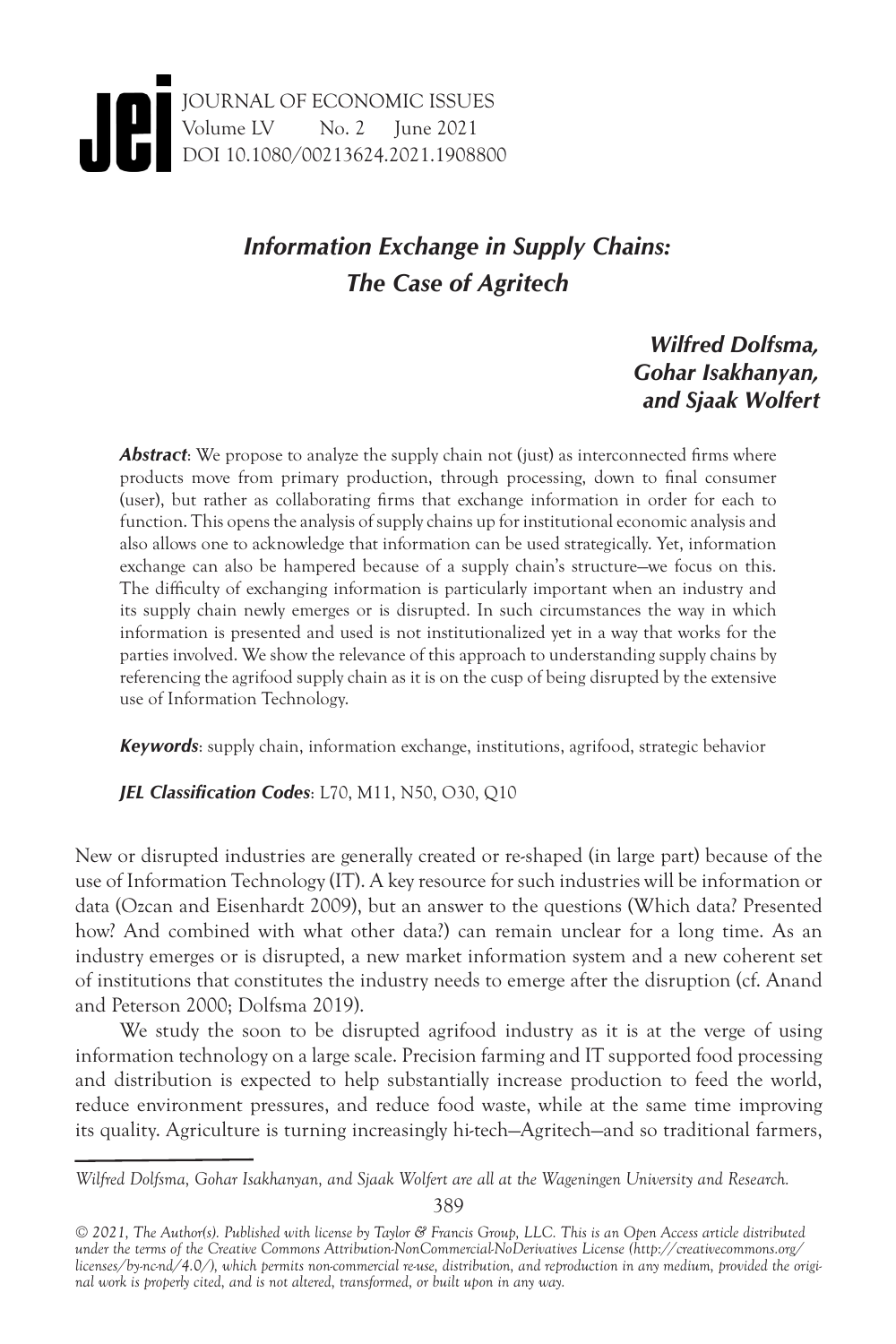food processors, and distributors must start to cooperate with parties that to them are very new and different players.

We suggest studying the agrifood industry or perhaps better phrased "supply chain" not by looking at how products move from stage to stage, but by considering what information is exchanged at each interface.<sup>1</sup> Uptake of IT in agrifood is not very pervasive yet, in part, we argue, because the information exchange in the supply chain is not operating properly yet. Agrifood supply chains are notoriously complex, with many (small) players and time-sensitive production, processing, and distribution. Using insights from information economics and (value) network analysis (Peppard and Rylander 2006; Allee 2008), we show how parties are seeking to find out how to shape collaboration between them. What are the players one needs to connect to, to obtain what resources (i.e., information)?

#### *Information Exchange in Supply Chains*

For an industry to function, a sufficient number of players in each stage should operate well (i.e., firms should be profitable). In addition, however, and this is the focus of our article, at the interface between stages players should be willing and able to exchange the required information. If and when information exchange benefits players at the interface of different stages, we assume that information exchange will occur. We focus on the situation in which firms might not be able to exchange the required information, for instance, because it is not available in the form that is needed by another firm. The likelihood of information not being available, or not available in a form that others can understand and use, is larger when an industry and its supply chain newly emerge or disrupt.

Figure 1 is a stylized presentation of (part of) a supply chain to suggest a listing of possible problems that could arise in exchanging the kind of information that is needed to make a supply chain operate. The figure suggests that information exchange in a supply chain can be lower than needed or expected for a number of different structural conditions that are unrelated to firms' willingness to exchange. Referring to Figure 1, we suggest a number of such structural conditions.2

The sheer number of players in a stage (situation F) can make information exchange between stages more difficult, in particular if a focal firm needs to interact with multiple firms in the adjacent stage. In addition, some firms in that adjacent stage outsource more activities than others (Situation C; cf. Teece 1986), and so it is possible that firms decide to be active to different degrees in their stage of a supply chain. This can create difficulties for information exchange for instance with the focal firm.<sup>3</sup> The likelihood that information is exchanged by a focal firm with a player in an adjacent stage in the supply chain is relatively high if it has an agreement with this other firm (situation D). The focal firm can then, however, use that information in the dealings with other players in an adjacent stage in the supply chain as well, of course, to its benefit. The further exchange of the information can benefit the firm originally interacted with by the focal firm too, and potentially to the detriment of the focal

<sup>&</sup>lt;sup>1</sup> When data-bits are produced and used within a single stage in the supply chain, we refer to it as "data." When data-bits are exchanged between stages in the supply chain, or possibly between players in the same stage in the supply chain we refer to this as "information." Information is transformed data with interpretation added to it, potentially strategically laden. Collecting and transforming (interpreting) data comes at a cost.

 $p^2$ The presence of any of these potential structural conditions for a supply chain can be used by firms when developing and deploying their strategy.

<sup>&</sup>lt;sup>3</sup> Alternatively, if a stage is dominated by a single firm, it can impose a level of outsourcing on firms from an adjacent stage in the supply chain (situation H).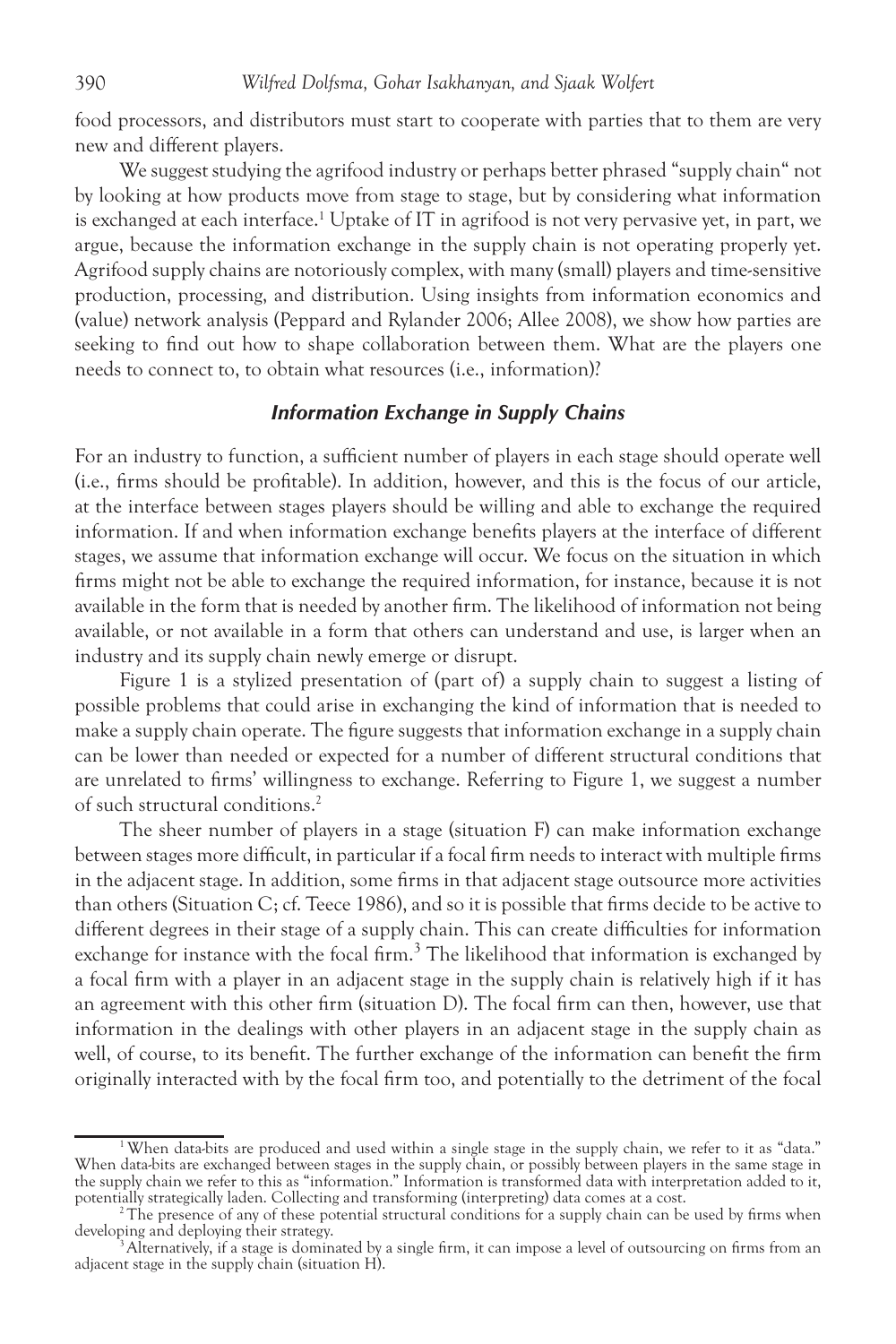firm as the competitors of the focal firm might be strengthened because the competitors indirectly received information about the focal firm via a joint business partner.





*Notes: Lines C separate stages in supply chain; fill pattern and line style indicate extent of firms' economic activities; number of columns in a stage indicates number of competing firms; letters indicate potential information exchange issues.*

If a single firm is quite a dominant player (situation H), that firm can impose standards for information exchange between stages. 4 Further, if the economic activities in a stage are fragmented (situation A), the overall need for information exchange is increased substantially, with ample opportunities for information exchange to be hampered.<sup>5</sup> In case the need for information exchange between players in adjacent stages in the supply chain is such that the need of either of the two is fully covered in terms of breadth, information exchange is likely to be adequate (situation G). If, however, the focal firm needs to involve more than one firm in an adjacent stage of the supply chain to work with, there is likely to be information exchange inadequacies (situation B).

Finally, multiple parties need to exchange information with one another and therefore information may not be fully exchanged and a focal firm is likely to deal with competing firms in the adjacent stage.<sup>6</sup> Additionally, a focal firm may need information from another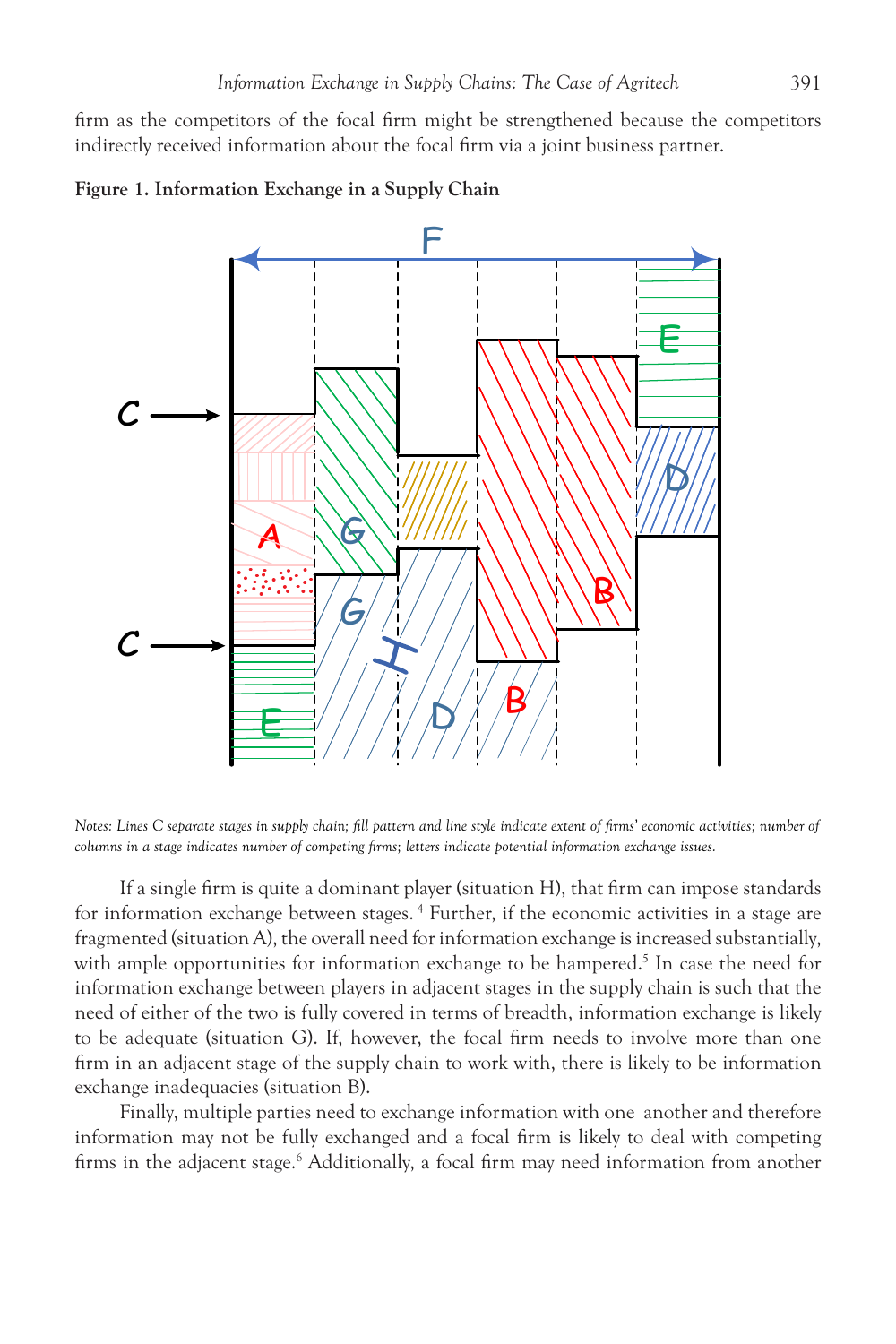firm that is not in an adjacent stage (situation E). Such information is likely to be more difficult to obtain than information from players in an adjacent stage.<sup>7</sup> Recognizing the need for information exchange between stages in a supply chain, some firms have created extensive kinds of collaborations with firms in next step stages, possibly extending the benefits of (situation G), but potentially not (yet) (situation D).

#### *What is Happening?—Some Economics*

Viewing supply chains as systems wherein information needs to be exchanged for them to work, brings both the strategic perspective as well as the institutional perspective into a discussion which is otherwise mostly focused on the logistics aspect of moving produce around. We will focus on the institutional economic perspective in this article.

Mainstream economics has embraced the view that information can be a product in markets that function very differently from textbook markets (see Stiglitz 2000). It has also gradually started to embrace the idea that markets need specific institutions to function: institutions in support of markets.<sup>8</sup> What we are talking about here involves two other ways in which a specifically institutional perspective adds to our understanding. The institutional perspective comes into the discussion in at least two additional ways (cf. Dolfsma 2019).

First, when market players, even when collaborating closely are dependent on what information they glean from other players, information becomes a good that comes at a price. Having information can give a player a strong position in the market—something that is particularly true in newly emerging or drastically changing markets or industries (Ozcan and Eisenhardt 2009). Players that are able to, and also in a position to, collect important information *about* the market, its players, and its products, can leverage that information to strengthen their competitive position. Examples of firms that were able to position themselves into a very strong competitive position are Google (Alphabet) and Amazon such firms may be called Info-firms (Dolfsma and Van der Eijk 2018). Such firms are not as dominantly present in agrifood yet, although there are misgivings about the dominant presence in agrifood of large retailers (Gereffi, Humphrey and Sturgeon 2005) and telecom firms might obtain such a dominant position in the future.

The second way in which an institutional economic perspective comes into the discussion is because information *itself* is institutionally embedded (Anand and Peterson 2000). Information needs to be given a particular shape that is recognizable and usable to the players in a market and across a supply chain. The shape in which information is presented in is not self-evident—it can be shaped or changed by what one might call institutional entrepreneurs to favor some players over others (e.g., Munir and Philips 2005). For final consumers, for instance, it can be very difficult to track the origin of the food they eat and to determine how environmentally friendly, animal friendly, or in line with fair trade ideas the food is. Information about food is presented usually on labels visible on the outside of a product. In many product classes, however, there are competing labels, each using different ways in which information is summarized for final consumers and how it is presented visually (Bontems, Monier-Dilhan and Réquillart 1999).

<sup>&</sup>lt;sup>7</sup> An example of this is the information of production circumstances of farm produce that consumers might want to see on the products they buy in the supermarket.

 $8$  Hence talk about "institutional voids" when a country does not have the formal institutions that western, liberal economies have (cf. Olthaar et al. 2017).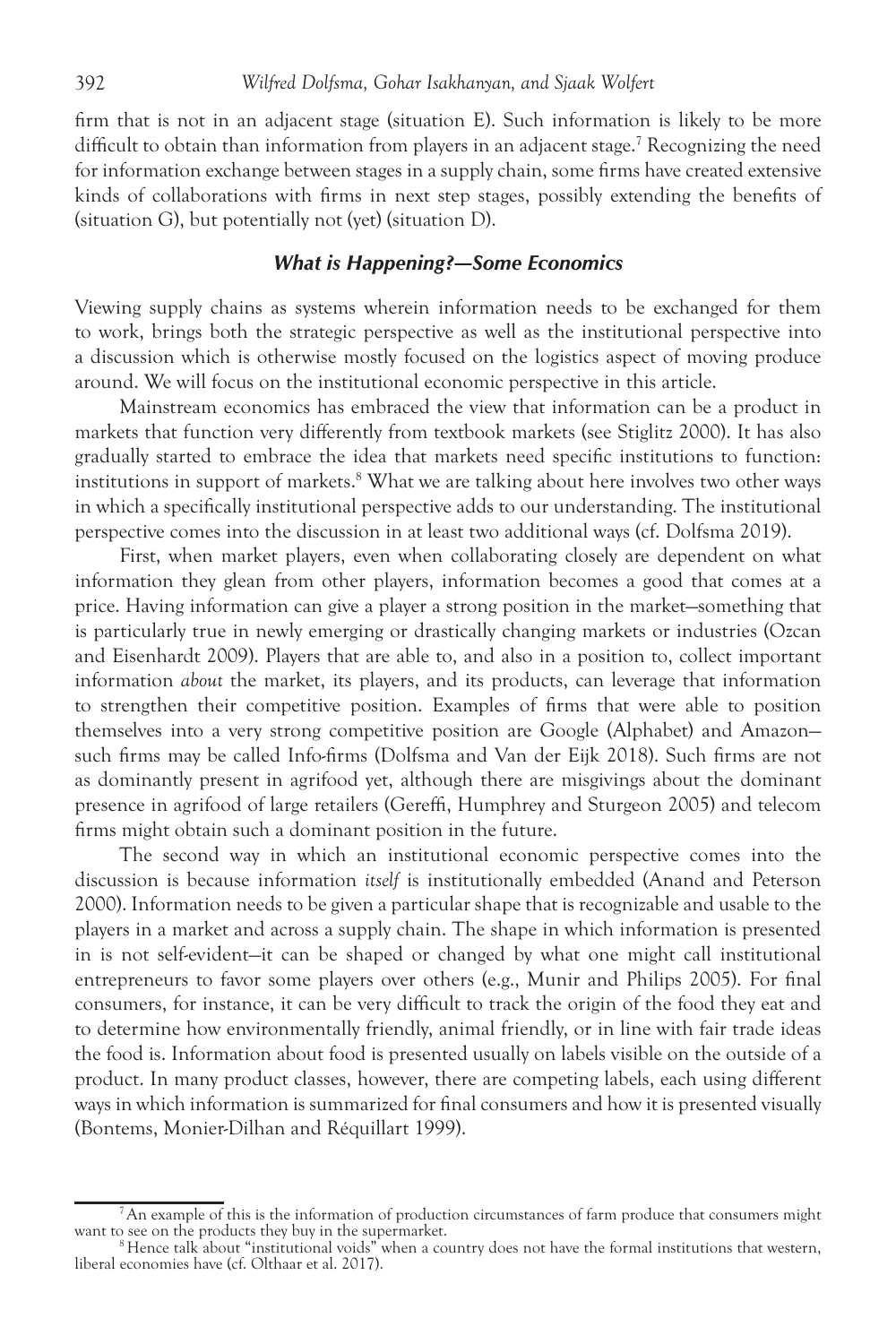#### *The Agrifood Industry*

We suggest perceiving of a supply chain as a system in which at each stage information needs to be exchanged between parties in order for the system to function properly. This perception is particularly useful when trying to understand the transformation towards widespread use of IT in agrifood for several reasons. These reasons relate to agrifood being an a-typical industry.

This is an industry, first, in which some stages have many and other stages have few players. Secondly, time is of the essence when processing and distributing the products this industry makes—due dates for food may approach rapidly and the seasonality of the production. As a third reason we would signal that the industry itself has a high symbolic value for many people, for historical and cultural reasons but also because the produce made sustains us bodily as individuals and mentally too. Quite a few people derive an identity from what and how they eat, and how they prepare food (Pietrykowsky 2004). Fourthly, one also sees varying organizational forms in agrifood much more frequently than elsewhere in the economy (cf. Ménard and Klein 2004). In particular, family-owned businesses prevail in some stages of the supply chain. Cooperatives are also much more common in agrifood than elsewhere. Fifth, for these reasons agrifood is a relatively heavily regulated industry, with regulations coming from multiple concerns, and therefore ministries.<sup>9</sup> A sixth way in which agrifood stands out compared to other industries are the circumstances in particular during the first stage of production in the supply chain; these are much more uncertain because of weather variation and market volatility (Isakhanyan and Dolfsma 2020). A result of all of these is, finally, that the agrifood industry has long been a relatively conservative industry in most places.10

#### *Agrifood Supply Chains as Information Chains—Agritech*

The agrifood industry is a very specific one. If it is to feed 8 billion people in a manner that the planet can sustain, it is to do so in the very near future in a way that is very different from how food is grown, processed, and distributed now. Information Technology will play a substantial role in this transition that will sooner or later happen. At the moment, however, it is not happening at the speed that some pundits had predicted (Feng et al. 2020). In this section we will explain what is holding the arrival of extensive high-tech agrifood (Agritech) back by drawing on the institutional economic insights presented in brief here.

As the use of IT in agrifood grows, the amount of data made available will grow exponentially with it. Even if the extent to which players in different stages in a supply chain remain equally dependent on information made available to them by others remains the same, at least in a transition period before standards and routines have settled, the coordination challenges will be substantial.

<sup>9</sup> The agrifood industry in general, and agriculture in particular, is land-use intensive, and, also because of how its production is set up, uses much natural resources and negatively impacts the environment otherwise. Agrifood is a large and according to many observers a strategic industry. Food quality is closely monitored. Because regulation comes from different ministries, the instructions provided are likely to clash, leading to what Dolfsma

 $10$  Information exchange is relatively more constrained in agrifood in general for these reasons. In industries where coordination or information exchange between players, especially at different stages in a supply chain, is relatively hampered, the pace of innovation is likely to be lower (cf. Galvin and Molker 2001).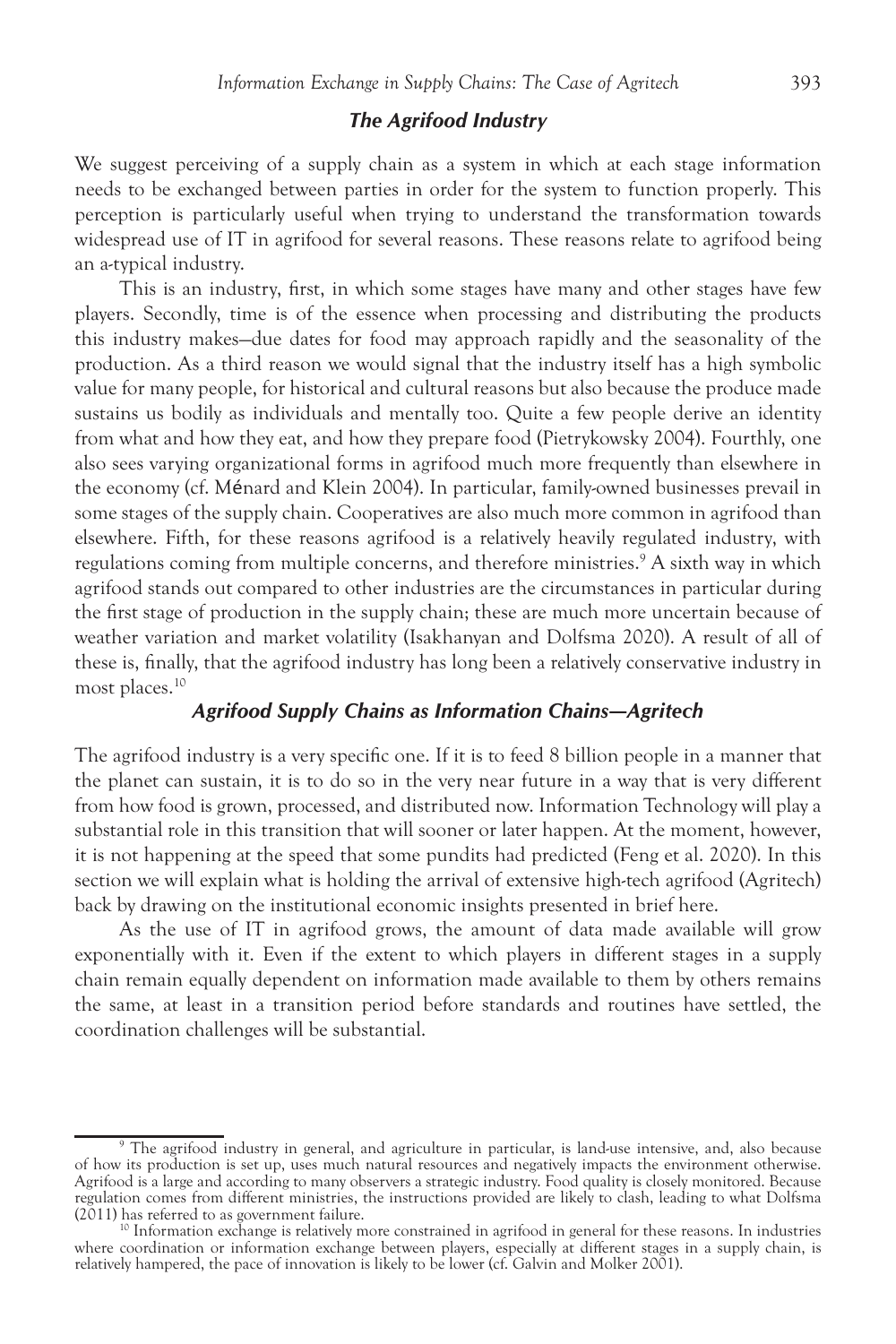The production of wine may serve as an illustration (Figure 2).<sup>11</sup> The European Union (EU) is the most important producer of wine in the world. More than 2.4 million vine growers that work in the vineyards cover about 3.6 million hectares land in Europe and represents 5% of the agricultural output value. The EU wine industry is composed by a constellation of small and medium enterprises and traditionally involves a broad range of other professionals such as consultants, service providers, marketing experts, etc. However, nowadays, the wine sector is under pressure because of the global economy having to compete with countries like China. New cultivation methods are needed, or niches to be found and developed, such as that of organic wine.



#### Figure 2. Digitization of Viticulture

*Source: © Flatland Artists*

Precision viticulture and remote vineyard monitoring are the two most promising technologies, by using Internet-of-Things (IoT) technologies. Remote sensing and control actuators, information collection (both in vineyards and cellars), together with big data analysis and management, and precise decision-making increases efficiency. Through IT, resources can be used efficiently to reduce production costs and make a higher quality wine. Soil (humidity, by location), climate (temperature, rainfall), phenological stage of a plant, presence of pests, and plant health and product quality in a vineyard can be monitored extensively and in real time. Plants can be given water, nutrients, and possibly pesticides as they need it individually, rather than for an entire vineyard indiscriminately, and some interventions can be done without the active involvement of the farmer. Harvesting, for

<sup>&</sup>lt;sup>11</sup> This section draws extensively on research project IoF2020, Internet of Food and Farm 2020 (e.g., Verdouw *et* al. 2017).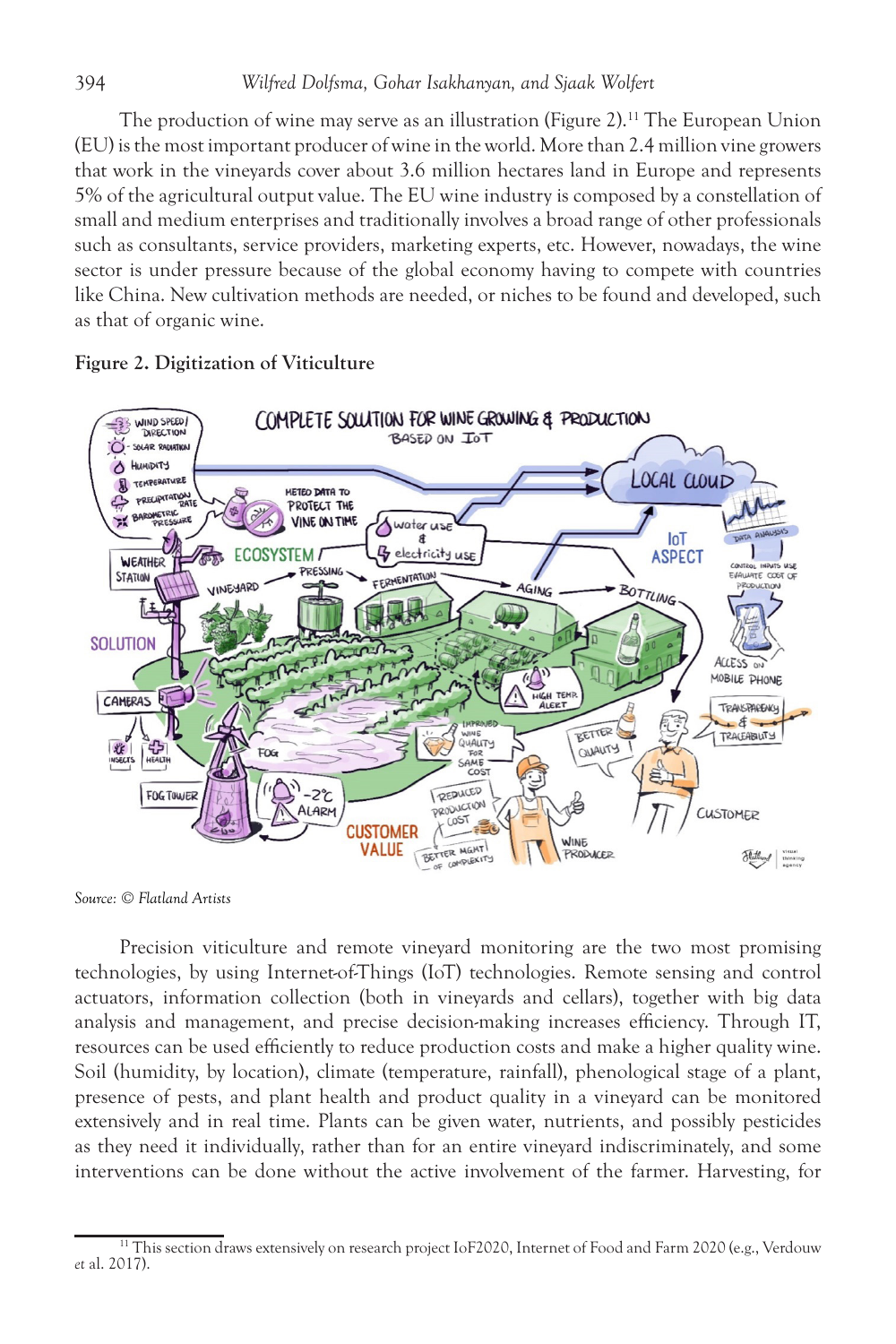instance, can be automated and need not involve individuals who pick the grapes.<sup>12</sup> The use of IoT technology in wine-growing on fields, fermentation and aging in cellars, and bottling and transportation to final consumers are interconnected. Farmers can decide to press, ferment, age and bottle the wine themselves, or these steps can be done by others. During each of these steps data can be collected and presented to the firm. For fermentation to be improved, for instance, the quality of the grapes used for the wine is best known, drawing on the data generated when the grapes grew. If fermentation is controlled better, the quality of the wine will improve, and the bottling can be timed better. Information about when bottles are ready for transportation to distributors or retailers is required by the transportation firm. The wine producer needs to know how the transporter needs the wine delivered for them to be collected—perhaps not in bottles stocked in boxes on pallets, but perhaps to be shipped in a tank truck. Precision agrifood and processing has the potential to improve wine production's supply chain from vineyard to consumers, reducing the use of chemicals for plant protection through a precise use of treatments. The information exchange between grower and processors is important to guarantee the quality of wine to the consumers, especially if the focus is on the premium wine market with exceptionally nuanced and highly valued taste, but can be difficult to establish.

#### *Conclusions*

The supply chain is not (just) a composition of interconnected firms where products move from primary production, through processing, down to final consumer (user), but also a set of collaborating firms that generate, store, transmit, and exchange information in order for each to function. This opens the analysis of supply chains up for institutional economic analysis and also allows one to acknowledge that information can be used strategically. Yet, information exchange can also be hampered because of a supply chain's structure—we focus on this. The difficulty of exchanging information is particularly important when an industry and its supply chain newly emerges or is disrupted since the way in which information is presented and used is not institutionalized yet in a way that works for the parties involved. We show the relevance of this approach to understanding supply chains by referencing the agrifood supply chain as it is on the cusp of being disrupted by the extensive use of Information Technology.

#### *References*

- Allee, Verna. 2008. "Value Network Analysis and Value Conversion of Tangible and Intangible Assets." *Journal of Intellectual Capital* 9 (1): 5–24.
- Anand, Narasimhan, and Richard A. Peterson. 2000. "When Market Information Constitutes Fields:

Sensemaking of Markets in the Commercial Music Industry." *Organization Science* 11 (3): 270–284.

- Bontems, Philippe, Sylvette Monier-Dilhan, and Vincent Réquillart. 1999. "Strategic Effects of Private Labels." *European Review of Agricultural Economics* 26 (2): 147–165.
- Dolfsma, Wilfred. 2011. "Government Failure—Four types." *Journal of Economic Issues* 45 (2): 593-603.
- Dolfsma, Wilfred. 2019. "Institutionalized Communication in Markets and Firms." *Journal of Economic Issues* 53 (2): 341–348.
- Dolfsma, Wilfred, and Rene Van der Eijk. 2018. "How Info-Firms Use Big Data to Target Customers." *Journal of Business Strategy* 39 (5): 50–55.

 $12$  Agrifood being a complex production system, the IT challenges here are substantial. Overcoming the challenges in agrifood does not, however, involve extensive machine—human being interaction, and so the chance of accidents in which humans are injured is reduced. Agrifood is a good testing ground for the development of relevant IT.